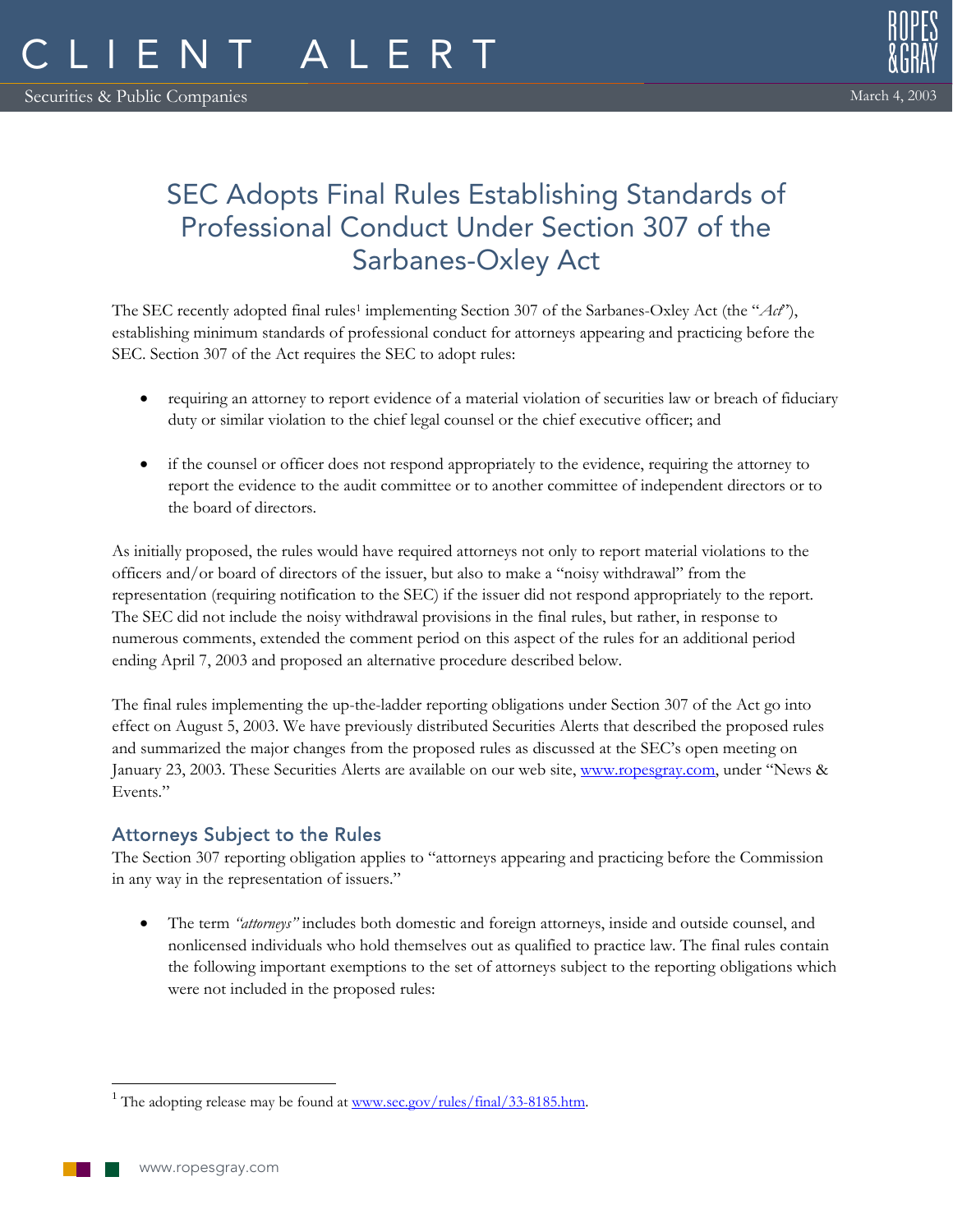- o Attorneys who appear and practice before the SEC (as described below) *other than* in the context of providing legal services to an issuer with whom the attorney has an attorney-client relationship (e.g., underwriters' counsel in connection with an issuer's public offering), and
- o *"Non-appearing foreign attorneys*,*"* defined as attorneys licensed in foreign jurisdictions who do not give legal advice with respect to US federal or state law other than:
	- incidentally to a foreign law practice; or
	- in consultation with US counsel.
- The term *"appearing and practicing"* before the SEC is extremely broad and includes:
	- o Transacting any business with the SEC, including communications in any form;
	- o Providing advice to an issuer on federal securities laws or SEC rules with respect to any document that the attorney has notice (a more objective standard than the "reason to believe" formulation contained in the proposed rules) will be filed with, submitted to, or incorporated by reference in a document filed with or submitted to, the SEC, including advice delivered in connection with the preparation or participation in the preparation of any such document (e.g., participation in drafting or reviewing a registration statement or periodic report);
		- The final rules require a securities law advice component to the work done on filed or submitted documents. The adopting release provides that preparation of a document (such as a contract filed as an exhibit to a periodic report), without notice that such document would be filed or submitted, would not be sufficient to subject an attorney to the rules;
	- o Advising an issuer as to whether a statement, opinion or other writing is required to be filed with, submitted to or incorporated into any document to be filed with or submitted to, the SEC (e.g., advice that a given contract need not be filed as an exhibit to the issuer's periodic report); and
	- o Representing the issuer in a SEC proceeding or in connection with a SEC investigation, inquiry, information request or subpoena.
- The term *"in the representation of an issuer"* includes providing legal services as an attorney for an issuer, regardless of whether the attorney is employed or retained by the issuer. The SEC narrowed the proposed definition, "acting in any way on behalf . . . of an issuer," effectively excluding individuals licensed to practice laws who have relationships other than that of attorney-client with the issuer.
	- o For example, an attorney retained by the investment advisor of a registered investment company who contributes to the investment company's disclosure document would be acting in the representation of an issuer without being retained or employed by the issuer (assuming such attorney has notice that the document will be filed with the SEC).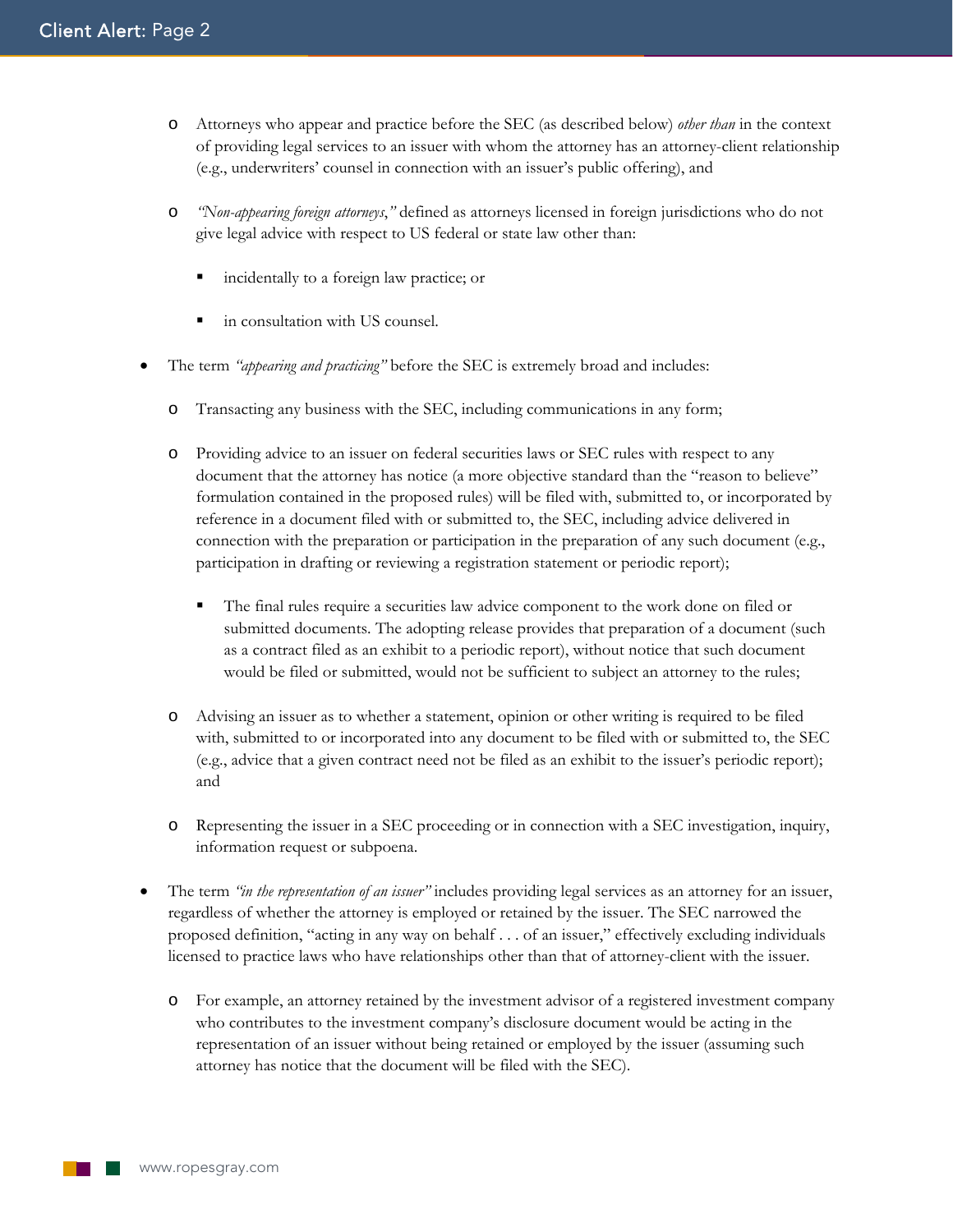o The final rules also expand the definition of "issuer" to include controlled entities for which an attorney provides legal services at the behest or for the benefit of an issuer. Thus the rules cover an attorney for a nonpublic subsidiary of an issuer if the scope of representation (for purposes of privilege or otherwise) is intended, even implicitly, to include the parent, or if the attorney is otherwise assigned work by, or performing work at the direction of, the parent (in each case assuming the attorney's activities otherwise constitute "appearance and practice" before the SEC).

# Circumstances That Give Rise to the Duty

The duty to report "up the ladder" at an issuer is triggered when an attorney becomes aware of evidence that a material violation of the federal or state securities laws, 2 a material breach of fiduciary duty arising under federal or state law or a similar material violation of any federal or state law (each a *"material violation"*), by the issuer or by any officer, director, employee or agent of the issuer, has occurred, is occurring, or is about to occur.

- The term *"evidence of a material violation"* means credible evidence based upon which it would be unreasonable, under the circumstances, for a prudent and competent attorney not to conclude that it is reasonably likely that a material violation has occurred, is occurring or is about to occur. The change in the final rules from "information that would lead an attorney reasonably to believe" to "credible evidence based upon which it would be unreasonable…for a prudent and competent person not to conclude" was designed to emphasize that:
	- o the standard is intended to be an objective standard; and
	- o there is a range of conduct in which an attorney may engage in response to any given set of facts without being unreasonable. Circumstances to be considered expressly include, among others, the skills, experience and time constraints with which the attorney acts, as well as the availability of other lawyers for consultation.
- The term *"reasonabl*y *likely"* means more than a mere possibility but less than "more likely than not"" (such that probability need not exceed 50%). The attorney has no duty to investigate whether the violation suggested by such evidence actually is occurring or did or will occur.
- The term *"breach of fiduciary duty"* is intended to cover any breach of fiduciary duty recognized under an applicable federal or state statute or at common law (examples include misfeasance, nonfeasance, abdication of duty, abuse of trust and approval of unlawful transactions).
- The term *"similar violations"* remains undefined in the final rules, the stated intention being to establish its meaning over time through SEC decisions, but the final rules qualify the term to refer only to violations of federal or state law.

Although the duty applies to attorneys appearing and practicing before the SEC in the representation of an issuer, the evidence that triggers the duty is not limited to matters learned in the course of such

 $2$  The final rules clarify that the term "securities law violations" includes violations of state as well as federal securities laws.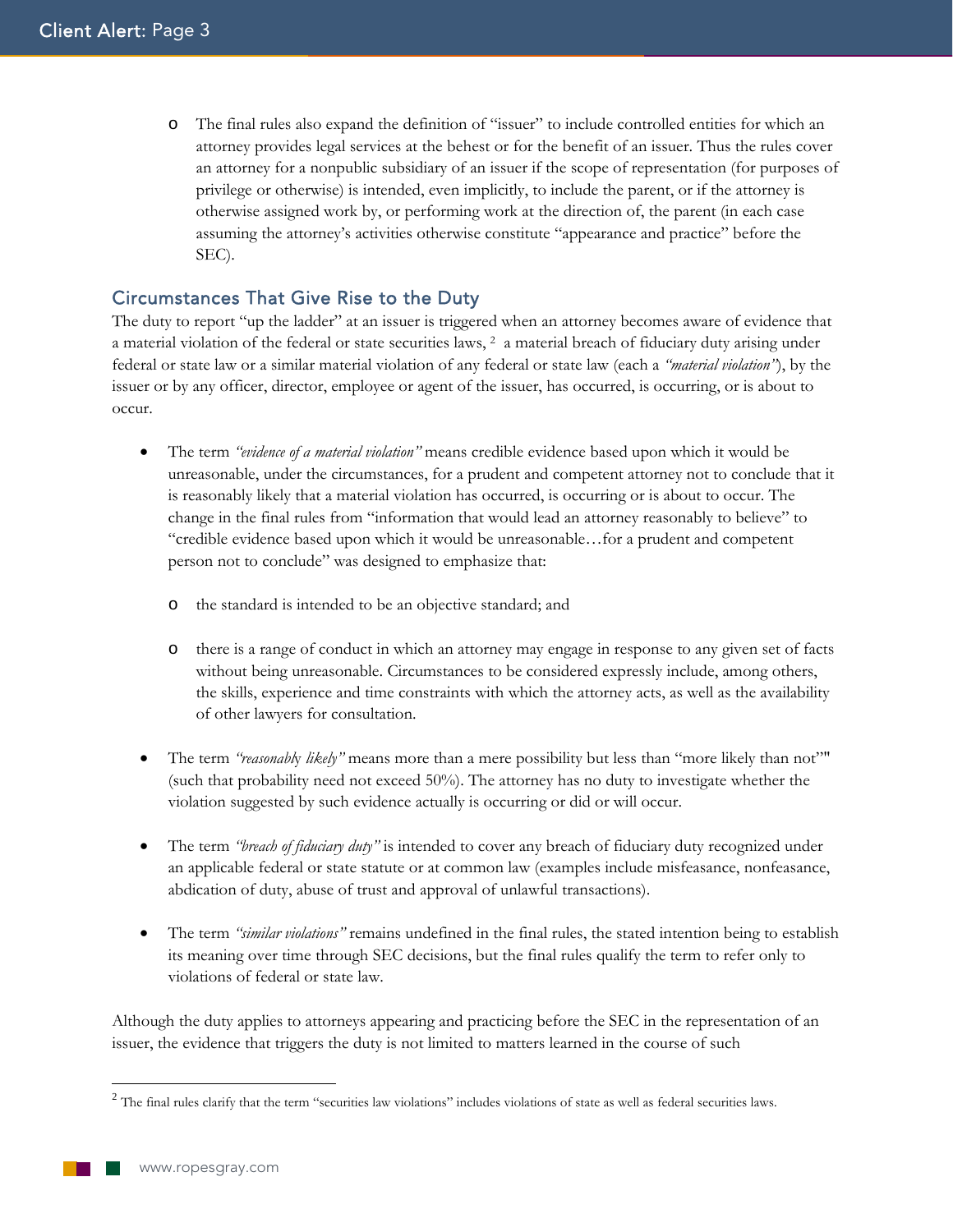representation. Evidence learned in the course of unrelated activities may trigger the reporting obligation of issuer's counsel appearing and practicing before the SEC.

## Reporting Up the Ladder

#### **Level One: Report to Officer**

The final rules require the attorney, upon becoming aware of evidence of a material violation that meets the standards described above, to report the evidence without delay to the chief legal officer or to both the chief legal officer and chief executive officer of an issuer. This report may be communicated in person, by telephone, by email or other electronic means or in writing.

• The requirement that the attorney document all such reports and responses contained in the proposed rules was eliminated in the final rules.

#### **Level Two: Investigation/Response**

The chief legal officer must conduct such investigation into the reported evidence as he or she reasonably believes is appropriate to determine whether a material violation has occurred, is occurring or is about to occur. If the chief legal officer determines that no material violation exists, he or she must so advise the reporting attorney. 3 If the chief legal officer does not reasonably believe that no material violation has occurred, is occurring or is about to occur, the chief legal officer must take all reasonable steps to cause the issuer to adopt an appropriate response and advise the reporting attorney of the response.

- An *"appropriate response"* by the issuer to a material violation means a response to an attorney based on which the attorney reasonably believes:
	- o The issuer has undertaken appropriate remedial measures, such as steps or sanctions to stop any ongoing material violation, to prevent any impending material violation and to remedy or otherwise appropriately address,4 and minimize the recurrence risk of, any past material violation; or
	- o With the consent of the board of directors, audit committee or another appropriate committee (an Alternative Independent Committee, as defined below), the issuer has retained or directed another attorney to review the evidence of material violation and has either:
		- substantially implemented any remedial recommendations made by such investigating attorney after a reasonable investigation and evaluation of the reported evidence; or
		- been advised that such investigating attorney may assert a colorable defense<sup>5</sup> on behalf of the issuer in any investigation or judicial proceeding related to such evidence.

<sup>&</sup>lt;sup>3</sup> A reporting attorney may not blindly rely on a chief legal officer's assurance that no material violation exists or that the issuer has undertaken an appropriate response. However, the attorney may rely on reasonable and appropriate factual representations and legal determinations of persons upon whom it is reasonable to rely.

<sup>4</sup> The adopting release states that the issuer must "consider the feasibility of restitution" as part of an appropriate response.

<sup>5</sup> A *"colorable defense"* is one that an attorney may assert consistent with his or her professional obligations not to assert frivolous claims or defenses.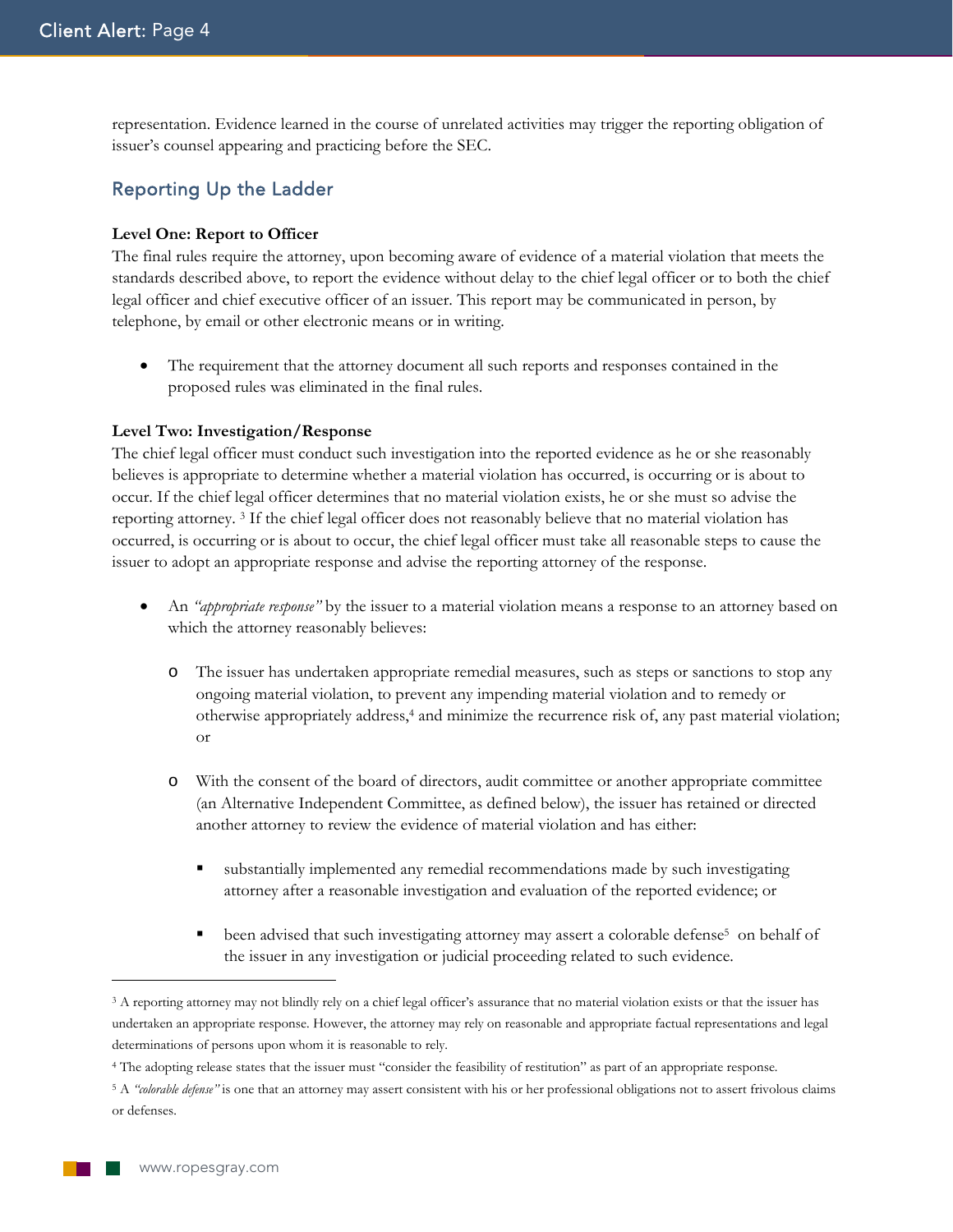- Any investigating attorney is also deemed to be appearing and practicing before the SEC, subject to the reporting obligations of the Act. However, the investigating attorney has no reporting obligation with respect to the evidence of material violation which he or she has been retained to investigate as long as:
	- o the investigating attorney reports the results of such investigation to the chief legal officer, and the chief legal officer reports the results of the investigation to the board of directors or appropriate committee, unless both the investigating attorney and chief legal officer reasonably believe that no material violation exists; and
	- o if the investigating attorney was directed by the chief legal officer or QLCC (defined below) to assert a colorable defense in any investigation or judicial or administrative proceeding, the chief legal officer regularly delivers progress reports to the board of directors or appropriate committee.

#### **Level Three: Report to Board/Committee**

If the reporting attorney does not reasonably believe that the chief legal officer or chief executive officer has provided an appropriate response within a reasonable time, the reporting attorney must report the evidence of material violation:

- to the issuer's audit committee; or
- if the issuer does not have an audit committee, to another committee of directors without employment relationships (direct or indirect) with the issuer<sup>6</sup> (an *"Alternative Independent Committee"*); or
- if the issuer has neither an audit committee nor an Alternative Independent Committee, to the full board of directors.

If a reporting attorney reasonably believes that reporting evidence of the material violation to the chief legal officer and/or chief executive officer would be futile, the reporting attorney may skip that step (Level Two above) and proceed directly to report evidence of the material violation to the board of directors or a specified committee (Level Three above).

## Duties in the Absence of an Appropriate Response

The final rules provide that an attorney who has followed the appropriate steps to report evidence of a material violation, and who *still* does not reasonably believe that the issuer has made an appropriate response within a reasonable time, must explain his or her reasons for such belief to the chief legal officer, chief executive officer and the directors to whom the report was made.

<sup>6</sup> This standard will be conformed eventually to the "independent director" criteria in rules adopted pursuant to Section 301 of the Act. In the case of registered investment companies, such directors may not be "interested persons" as such term is defined in the Investment Company Act of 1940.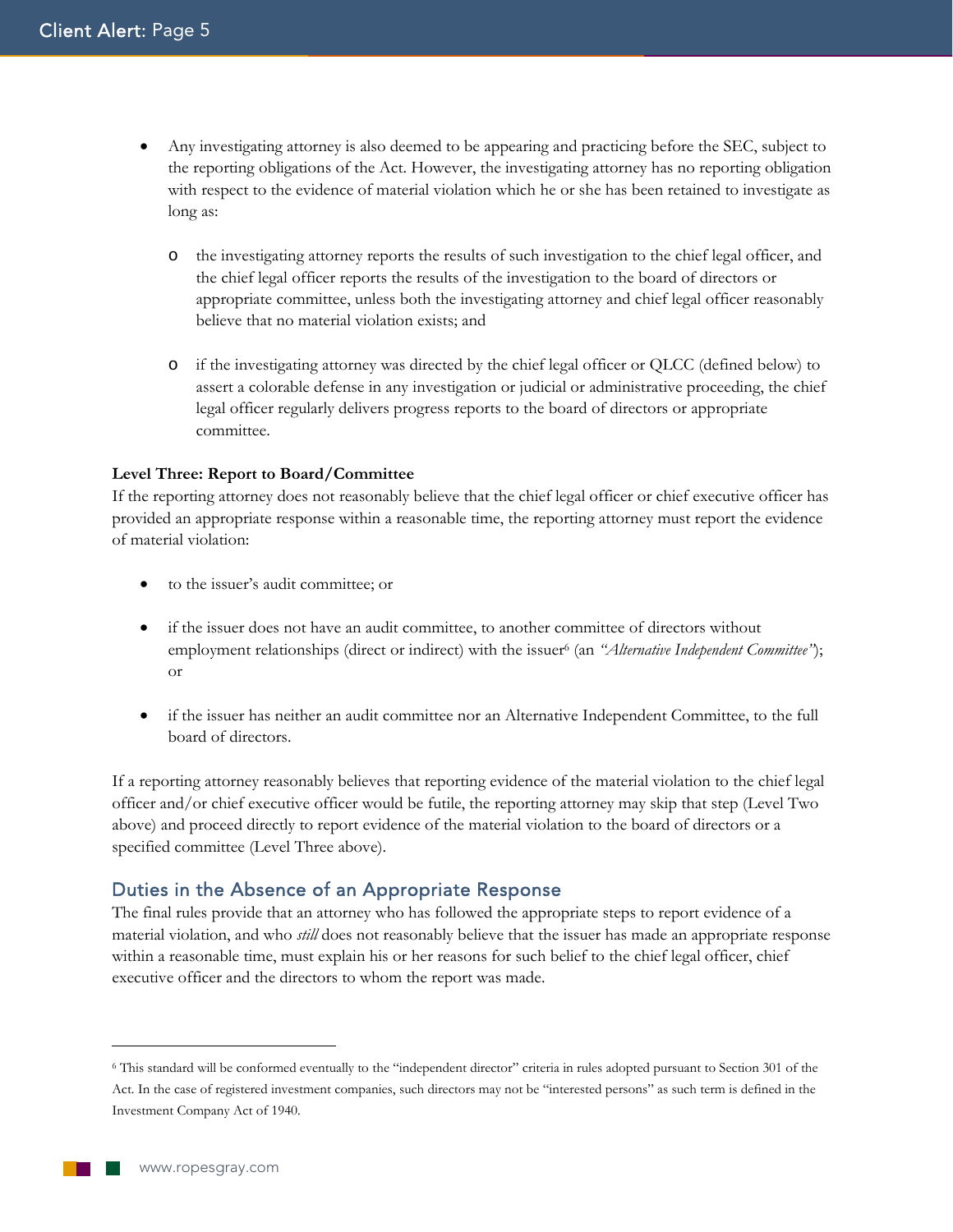• As mentioned above, the proposed "noisy withdrawal" provisions, which would permit, and in some cases require, attorneys to withdraw from the representation (and disaffirm any "tainted" filings) of an issuer who has failed to appropriately respond to reported evidence of a material violation and to notify the SEC of such withdrawal, were not adopted. The comment period on the proposal was extended to April 7, 2003.

The SEC has also proposed an alternative set of "reporting out" requirements in the absence of an appropriate response for public consideration in a new proposing release.

- Similar to the original noisy withdrawal proposal, the alternative proposal would require an outside attorney who does not receive an appropriate response from an issuer to a report of evidence of a material violation, and who reasonably concludes that there is substantial evidence of a material violation that is ongoing or about to occur and that is likely to result in substantial injury to the financial interest or property of the issuer or of investors, to withdraw from the representation, notifying the issuer in writing that such withdrawal is based on professional considerations.
- Under like circumstances, an attorney employed by the issuer would be required to cease participation or assistance in any matter concerning the violation and to notify that issuer in writing of his or her belief that an appropriate response to a report of evidence of material violation has not been provided.
- In either circumstance, or upon an attorney's notification to an issuer's chief legal officer that he or she reasonably believes that his or her representation or employment has been terminated for reporting evidence of a material violation, the issuer would be required to disclose such notice and the circumstances related thereto to the SEC within two business days after receiving such notice as a material event on Form 8-K, 20-F or 40-F, as applicable.
	- o There would be no requirement for the attorney serving such notice to publicly disaffirm any issuer filings.
	- o Under this alternative proposal, a chief legal officer would be required to notify any attorney retained or employed to replace an attorney who has given such notice that the previous attorney has withdrawn, ceased to participate or been discharged under the relevant section of the rules.

# Alternative Procedure Involving Qualified Legal Compliance Committee

The final rules provide for an alternative reporting procedure, using a special Qualified Legal Compliance Committee (*"QLCC"*) formed at the option of the issuer.

- The QLCC alternative procedures allow an attorney, in the first instance, to report directly to a previously established committee rather than reporting first to the appropriate officers at the issuer.
- A QLCC is a committee of the board of directors, consisting of one member of the issuer's audit committee and two or more directors not employed, directly or indirectly, by the issuer. The committee must have the authority and responsibility to determine whether reported evidence of a material violation warrants investigation and to: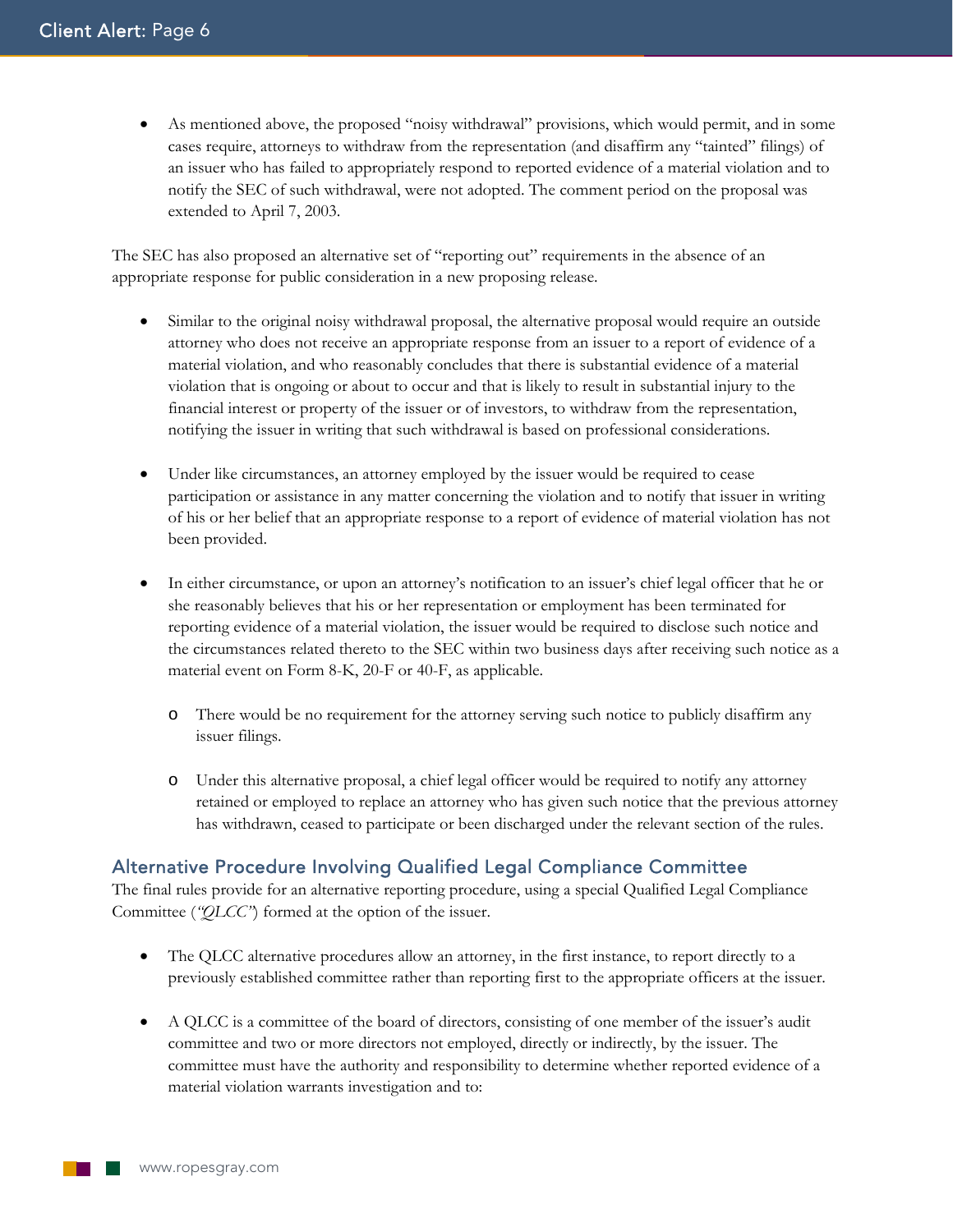- o Initiate such investigation (to be conducted by the chief legal officer or outside attorneys);
- o Recommend an appropriate response to the issuer; and
- o Take all other appropriate action.
- "Appropriate action" expressly includes the authority to notify the SEC if the issuer fails in any material respect to implement an appropriate response recommended by the QLCC.7
- An attorney who becomes aware of evidence of a material violation may report such evidence to the QLCC rather than the chief legal officer only if the QLCC has been previously established by the issuer. An issuer may not establish a QLCC to respond to an incident once the incident has occurred.
	- o After reporting to the QLCC, the reporting attorney will have no further duty to assess the issuer's response and will have satisfied his or her obligations under Section 307.
	- o In addition, a chief legal officer who has received a report of evidence of a material violation may turn the report over to the QLCC for investigation and response (although doing so does not relieve a chief legal officer of all obligations as described below).
- In either circumstance, the QLCC, rather than the chief legal officer, will assess the need for further inq uiry into the reported evidence, initiate the necessary or appropriate investigation, determine whether a material violation exists, and, if so, take the following action:
	- o Recommend, by majority vote, that the issuer implement an appropriate response (note that the "recommendation" language in the final rules replaced compulsory language in the proposed rules); and
	- o Inform the chief legal officer, chief executive officer and board of directors of the results of the QLCC's investigation and the appropriate remedial measures to be undertaken; and
	- o Acting by majority vote, take all other appropriate action.

The attached diagram charts an attorney's reporting obligations under the rules, using either the conventional procedures (under §205.3(b)) or the alternative QLCC procedures.

#### Supervisory and Subordinate Attorneys

The rules distinguish between supervisory attorneys and subordinate attorneys for purposes of the reporting obligation.

<sup>7</sup> In a later section of the release, the staff states that the QLCC "is not required to [notify the SEC] in every case," suggesting, by negative implication, that there may be circumstances in which notification of the SEC *is* required.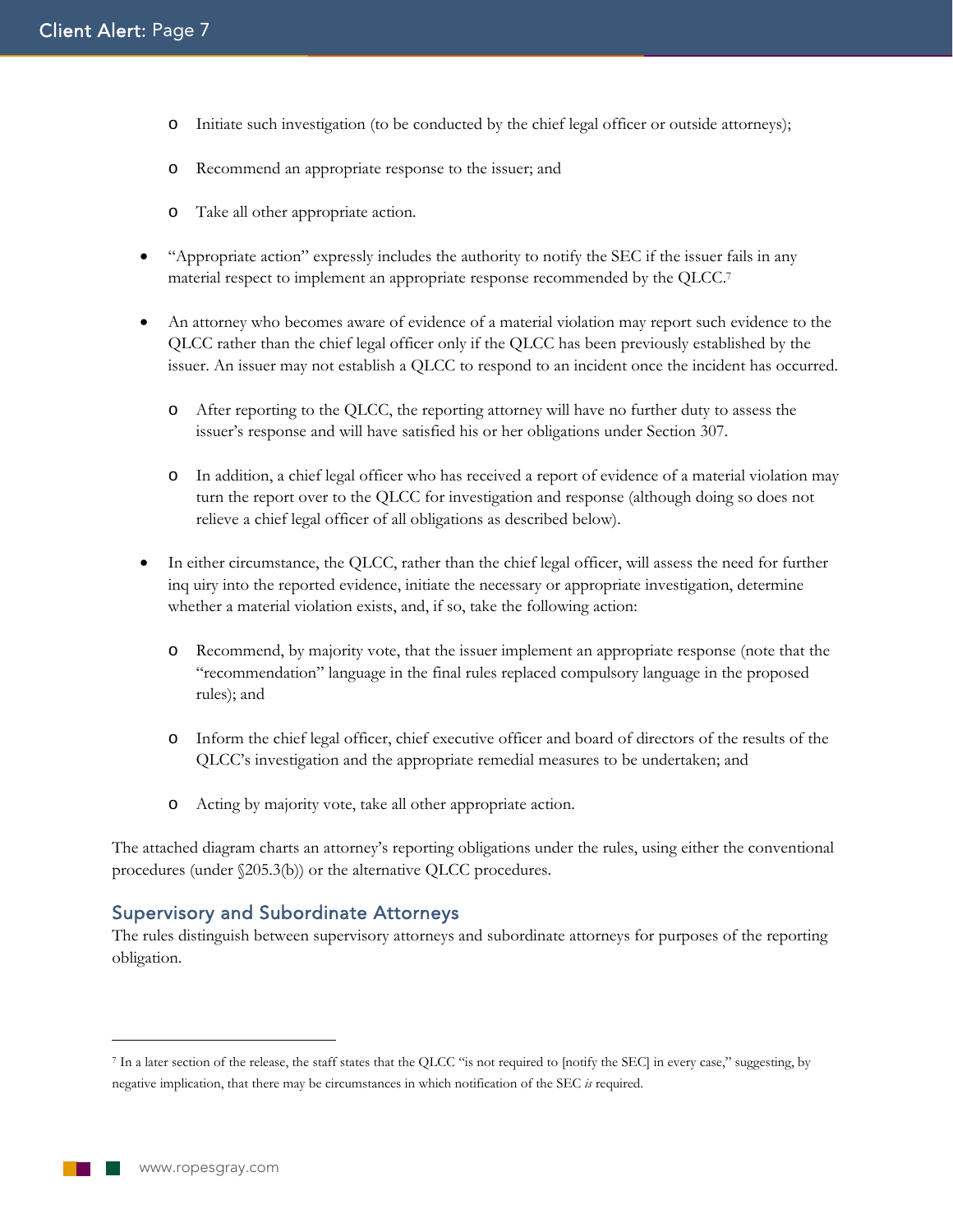- An attorney appearing and practicing before the SEC on a matter under the supervision or direction of another attorney is a *"subordinate attorney*.*"*
	- o Attorneys acting under the direct supervision or direction of the chief legal officer or equivalent (e.g., an assistant general counsel reporting directly to the chief legal officer) are an important exception to this rule, however. Such attorneys are also considered supervisory attorneys and their obligation under the rules is not limited to reporting to their supervisors, as is the usual case for subordinate attorneys.
- An attorney supervising or directing an attorney who is appearing and practicing before the SEC in the representation of an issuer is a *"supervisory attorney."*
	- o A chief legal officer is always considered a supervisory attorney.
	- o The supervisory attorneys of a subordinate attorney who appears and practices before the SEC in the representation of an issuer are also deemed to practice before the SEC.
- Supervisory attorneys are charged with reporting evidence of material violations that they discover on their own as well as evidence that is reported to them by subordinate attorneys. Supervisory attorneys also must make reasonable efforts to ensure that the attorneys they supervise comply with the rules.
- Subordinate attorneys are bound by the rules regardless of whether they are acting on the direct instruction of a supervisory attorney. The reporting obligation of a subordinate attorney, however, only extends as far as his supervisory attorney.
- If a subordinate attorney reasonably believes that his supervisor has failed to comply with the rules, a subordinate attorney may, but is not required to, report up-the-ladder at the issuer.

## Privilege

The rules explicitly authorize, but do not require, an attorney's disclosure of confidential information, without the issuer's consent, if the attorney reasonably believes such disclosure is necessary in order to:

- Prevent the issuer from committing a material violation that is likely to cause substantial injury to the financial interest or property of the issuer or investors;
- Prevent the issuer from committing, in any SEC investigation or administrative proceeding, perjury, subornment of perjury or other illegal acts to perpetrate fraud upon the SEC; or
- Rectify the consequences of a material violation by the issuer that caused, or may cause, substantial injury to the financial interest or property of the issuer or investors in furtherance of which the attorney's services were used.

A reporting attorney is also explicitly authorized to use any documented reports of evidence of a material violation to defend against a claim of noncompliance with the rules, even though client confidences may be revealed. This provision is consistent with the ABA's Model Rules and comparable rules in each state.